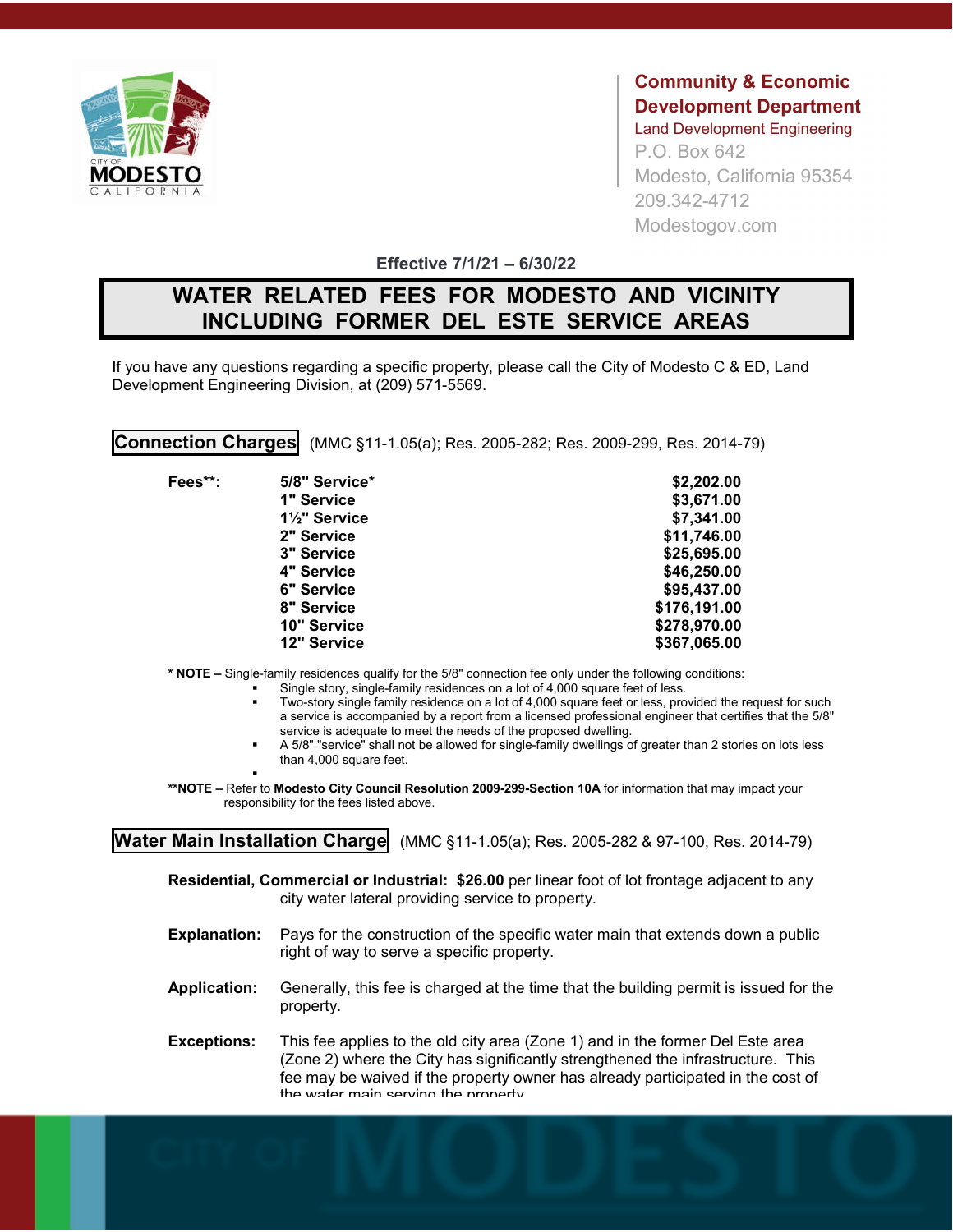**Water Service Installation Charges** (MMC §11-1.04; Res. 2005-282 & 97-100, Res. 2014-79)

| Fees:                                                                                    | 1" Service<br>1 <sup>1</sup> / <sub>2</sub> "Service<br>2" Service<br>4" Service<br><b>6" Service</b><br>8" Service<br>10" Service or larger                                                                                                                                                                                                                                                                                                                                                                 | \$1,108.00<br>\$1,754.00<br>\$1,772.00<br>\$2,937.00<br>\$3,009.00<br>\$3,717.00<br><b>At Cost</b>                                                       |  |  |  |  |  |
|------------------------------------------------------------------------------------------|--------------------------------------------------------------------------------------------------------------------------------------------------------------------------------------------------------------------------------------------------------------------------------------------------------------------------------------------------------------------------------------------------------------------------------------------------------------------------------------------------------------|----------------------------------------------------------------------------------------------------------------------------------------------------------|--|--|--|--|--|
| <b>Explanation:</b>                                                                      | Pays for the time and materials required to install the water service from the city<br>water main to the property line.                                                                                                                                                                                                                                                                                                                                                                                      |                                                                                                                                                          |  |  |  |  |  |
| <b>Application:</b>                                                                      | This fee is charged at the time that the building permit or a separate water permit<br>is issued for the construction of the water line on the property.                                                                                                                                                                                                                                                                                                                                                     |                                                                                                                                                          |  |  |  |  |  |
| <b>Water Meter Fee</b>                                                                   | (MMC §11-1.06 (e); Res. 2005-282 & 97-100, Res. 2014-79)                                                                                                                                                                                                                                                                                                                                                                                                                                                     |                                                                                                                                                          |  |  |  |  |  |
| Fees:                                                                                    | 1" Meter/New Service - pedestrian lid<br>1" Meter/New Service - traffic lid<br>1" Meter/Retrofit Service - pedestrian lid<br>1" Meter/Retrofit Service - traffic lid<br>1 <sup>1</sup> / <sub>2</sub> " Meter with pedestrian lid<br>11/2" Meter with traffic lid<br>2" Meter with pedestrian lid<br>2" Meter with traffic lid<br>4" Meter<br>6" Meter<br>8" Meter<br>10" Meter or larger<br>NOTE: Services used ONLY for fire protection do not require a meter.<br>All other new services require a meter. | \$275.00<br>\$314.00<br>\$520.00<br>\$600.00<br>\$484.00<br>\$545.00<br>\$699.00<br>\$707.00<br>\$1,820.00<br>\$3,684.00<br>\$4,147.00<br><b>At Cost</b> |  |  |  |  |  |
| <b>Explanation:</b>                                                                      | Pays for the time and materials required to install the water meter at the property<br>line.                                                                                                                                                                                                                                                                                                                                                                                                                 |                                                                                                                                                          |  |  |  |  |  |
| <b>Application:</b>                                                                      | This fee is charged at the time that a building permit or water permit is issued for<br>the construction of the water line on the property.                                                                                                                                                                                                                                                                                                                                                                  |                                                                                                                                                          |  |  |  |  |  |
| Water Connection for Main Extension (MMC §11-1.05; Res. 2005-282 & 97-100, Res. 2014-79) |                                                                                                                                                                                                                                                                                                                                                                                                                                                                                                              |                                                                                                                                                          |  |  |  |  |  |
| Fee:                                                                                     | \$665.00                                                                                                                                                                                                                                                                                                                                                                                                                                                                                                     |                                                                                                                                                          |  |  |  |  |  |
| <b>Explanation:</b>                                                                      | Pays for the time required to connect a new water main to an existing "live" main<br>for making the connection from a new subdivision to an existing water main.                                                                                                                                                                                                                                                                                                                                             |                                                                                                                                                          |  |  |  |  |  |
| <b>Application:</b>                                                                      | Generally, this fee is charged at the time that the water permit is issued for the<br>connection to an existing water main.                                                                                                                                                                                                                                                                                                                                                                                  |                                                                                                                                                          |  |  |  |  |  |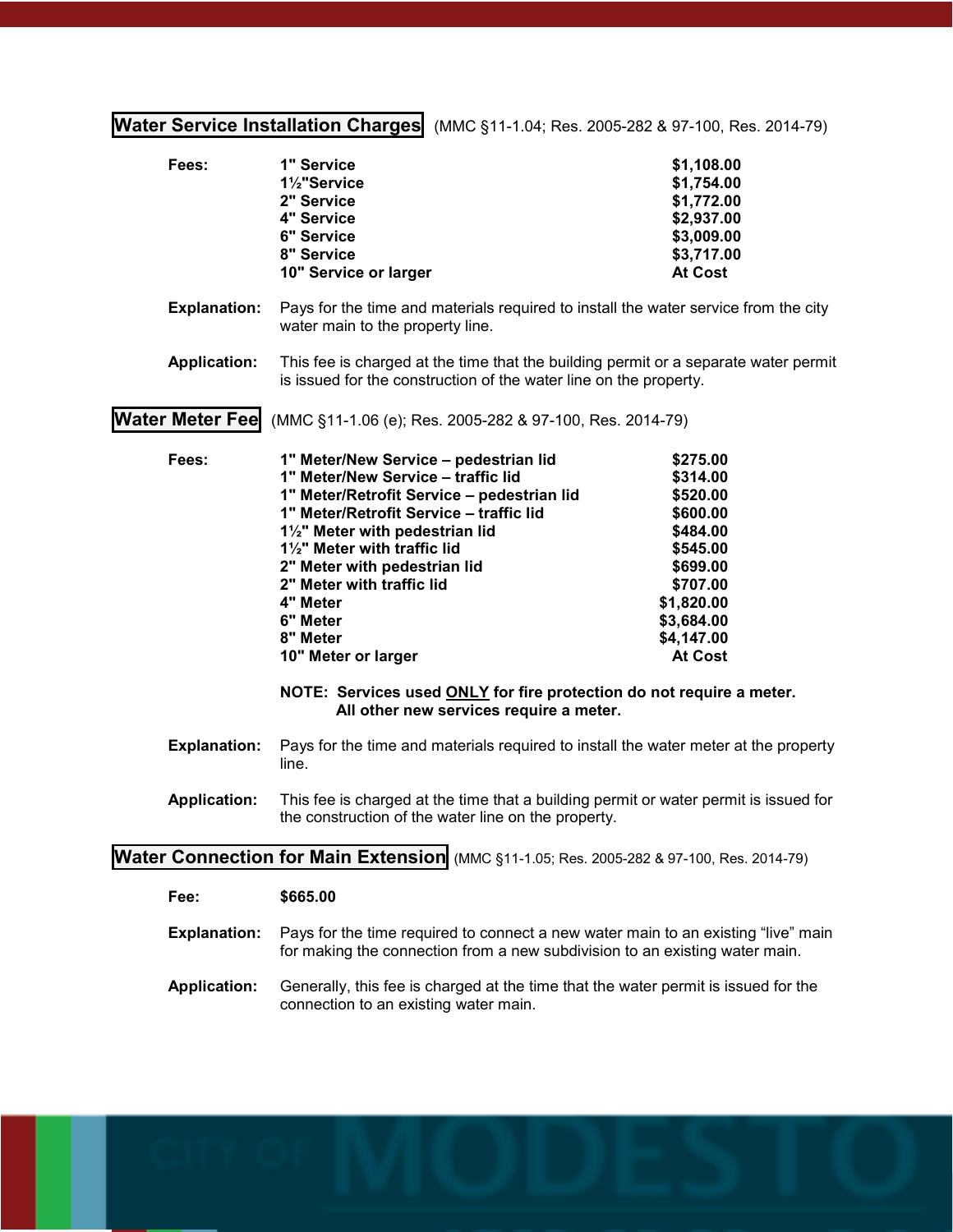## **Fire Hydrant Installation Fee** (MMC §11.1.05 (c); Res. 2005-282 & 97-100, Res. 2014-79)

| Fees:               | <b>Hydrant Installation (each)</b>                                                     |   | \$2,960.00 |  |
|---------------------|----------------------------------------------------------------------------------------|---|------------|--|
|                     | Fire Hydrant Line from Main per Lineal Foot                                            | 5 | 34.00      |  |
|                     | Pavement Replacement, (residential streets) if needed                                  | S | 500.00     |  |
|                     | Pavement Replacement, (non-residential streets)<br>(Billed by Water Division)          |   | T & M      |  |
|                     | Deposit to Install Meter on Fire Hydrant for                                           |   |            |  |
|                     | <b>Construction Water</b>                                                              |   | \$1,250.00 |  |
|                     | <b>Fire Service Installation Inspection/Test</b>                                       |   | 90.00      |  |
|                     | <b>Install 4" Single Check Valve</b>                                                   |   | \$390.00   |  |
|                     | Install 6" Single Check Valve                                                          |   | \$479.00   |  |
|                     | <b>Install 8" Single Check Valve</b>                                                   |   | \$688.00   |  |
| <b>Explanation:</b> | Pays for the time and materials required to install a fire hydrant in the public right |   |            |  |

- of way.
- **Applications:** This fee is charged when a developer requests installation of a hydrant or hydrants. This fee is not charged for hydrants necessary to meet minimum spacing requirements.

**Fire Main Test Fee** (MMC §11.1.05 (c); Res. 2005-282 & 97-100)

|                                                                          | Fees:                | <b>Fire Main Test</b>                                                                                                                                                                                                                                       | S | 90.00 |  |  |  |
|--------------------------------------------------------------------------|----------------------|-------------------------------------------------------------------------------------------------------------------------------------------------------------------------------------------------------------------------------------------------------------|---|-------|--|--|--|
|                                                                          | <b>Explanation:</b>  | Pays for the time and materials required to test a fire hydrant in the public right of<br>way.                                                                                                                                                              |   |       |  |  |  |
|                                                                          | <b>Applications:</b> | This fee is charged when a developer requests installation of a hydrant or<br>hydrants. This fee is not charged for hydrants necessary to meet minimum<br>spacing requirements.                                                                             |   |       |  |  |  |
| <b>Pavement Fee</b> (MMC §11-1.04; Res. 2005-282 & 97-100, Res. 2014-79) |                      |                                                                                                                                                                                                                                                             |   |       |  |  |  |
|                                                                          | Fee:<br>Fee:         | 500.00 for each trench - Residential Streets<br>T & M for each trench - Non-Residential Streets (billed by Water Division)                                                                                                                                  |   |       |  |  |  |
|                                                                          | <b>Explanation:</b>  | Pays for the removal and replacement of pavement in the street or alley required<br>for the installation of a water service.                                                                                                                                |   |       |  |  |  |
|                                                                          | <b>Application:</b>  | This fee is charged at the time that a building permit or water permit is issued for<br>the construction of the water line on the property. This fee can be waived for dirt<br>alleys or where the water line is located in an unimproved road or shoulder. |   |       |  |  |  |
|                                                                          |                      |                                                                                                                                                                                                                                                             |   |       |  |  |  |

**Outside City Limits Agreement / Will Serve Letter Fee** (MMC §11-1.04; Res. 2005-282 &  $90 - 841$ 

**Outside Service Agreement Fee: \$15.43 Will Serve Letter Fee:** \$494.16

**Explanation:** Pays for the time required to prepare an outside city limits agreement, including review of costs and administrative preparation.